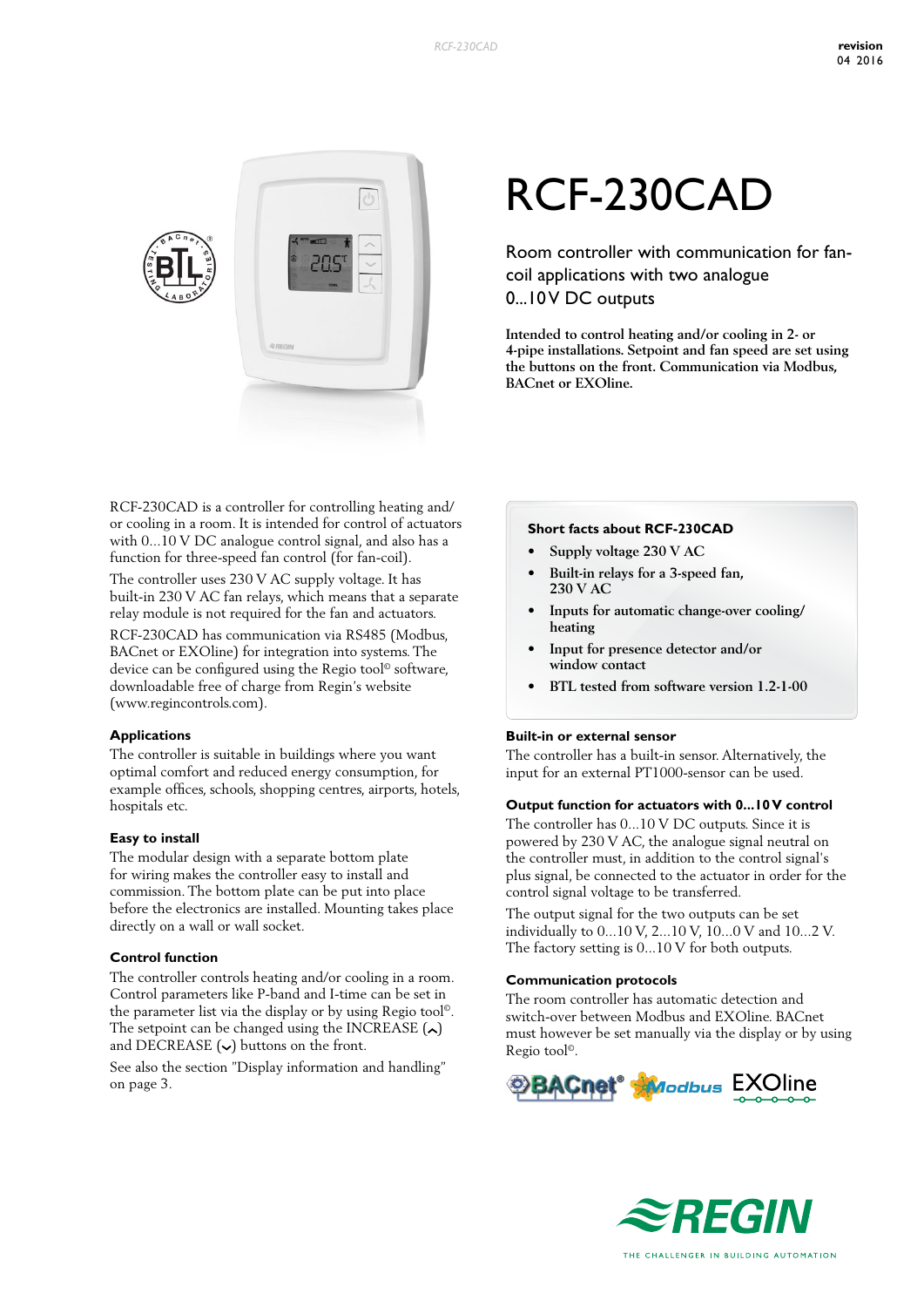#### **2- and 4-pipe installations**

In 2-pipe installations, the same water system is used for heating as for cooling. Chilled water circulates through the system during summer and heated water during winter

When RCF-230CAD is configured for a 2-pipe system, output AO1 is used for controlling heating or cooling (depending on the season (fluid temperature)) via an actuator, a valve or similar (change-over function).



In 4-pipe installations, there are two separate water systems for heating and cooling with separate valves. The controller uses two outputs for control of heating and cooling in sequence.



#### **Automatic cooling/heating change-over**

RCF-230CAD has an input for change-over which is used when the controller is configured for 2-pipe installations. It sets output AO1 to operate with heating or cooling function depending on the fluid temperature (season).

The change-over input can be connected to a potential-free relay contact or a PT1000-sensor.

The input function for the relay contact can be set to normally open (NO) or normally closed (NC). If the change-over input is not used, we recommend that it is left disconnected and set to NO (factory setting).

When using a sensor, it must be mounted so that it can measure the temperature on the supply pipe to the coil. To ensure satisfactory function, the system must also have continuous primary circuit circulation. Using a sensor, the output function is set to heating when the fluid temperature exceeds 28°C and to cooling when the temperature falls below 16°C.

At heating function "HEAT" is shown in the display and at cooling function "COOL" is shown.

#### **Occupancy detection for saving energy**

By connecting an occupancy detector or a keycard switch (in hotels) to a digital input, you can alternate between Comfort and Economy mode. This way, the temperature is controlled from requirement, making it possible to save energy while maintaining the temperature at a comfortable level.

Using occupancy detection, you can delay activation and/ or inactivation of Comfort mode to avoid switching mode if someone temporarily enters or leaves the room.

A window contact can be connected to either digital input 1 or universal input 1. The window contact will set the controller to "Off" mode if a window is opened, thereby minimising energy consumption.

#### **Operating modes**

There are four different operating modes, Comfort, Economy (Standby), Off and Window. Switching between these modes is performed locally or via the SCADA system.

**Comfort:**  $\bigstar$  is shown in the display and the room is in use. The temperature is held at the comfort level with a deadband (DB) between activation of heating and cooling.

**Economy (Standby):** "Standby" is shown in the display. The room is in an energy saving mode and is not used at the moment. This can for example be during nights, weekends, evenings etc. or during daytime when there is no one in the room. The controller is prepared to change operating mode to Comfort if someone enters the room. Heating and cooling have freely adjustable setpoints.

**Off:** "Off" is shown in the display and the backlight is switched off. The controller neither heats or cools and the fan stops (except if mould protection has been selected, in which case the fan will keep running). Off mode is selected by pressing the On/Off button.

Window:  $\square$  is shown in the display and the controller is in off mode and the fan stops (except if mould protection has been selected, in which case the fan will keep running).

#### **Fan speed control**

The current fan speed is shown in the display and can be set manually to  $Low\rightarrow Medium\rightarrow High\rightarrow Auto$  by pressing the fan button. In Auto mode, fan speed is controlled by the controller output.

When there is no heating or cooling demand in the Auto position, the fan will run at its lowest setting. This function can be changed to make the fan stop when there is no heating or cooling demand. The fan is also deactivated when in modes Off and Window. However, it will continue to run if mould protection has been configured.

If the fan has been configured to not be affected by controller output, the "AUTO" option will not be shown when pressing the fan button.

#### **Mould protection**

When this function has been configured, the fan will run at a minimum of the lowest speed setting, circulating air in the room so as to minimise the risk of mould growth in the fan-coil unit. The function is deactivated on delivery.

#### **Automatic valve exercise**

To ensure proper functionality, the controller has a function for valve exercise, even during periods when they are not in use. At regular intervals the output is overridden to close for a moment in order to open and close the valves. The exercise interval can be set individually for heating and cooling. The exercise function can also be inactivated if desired.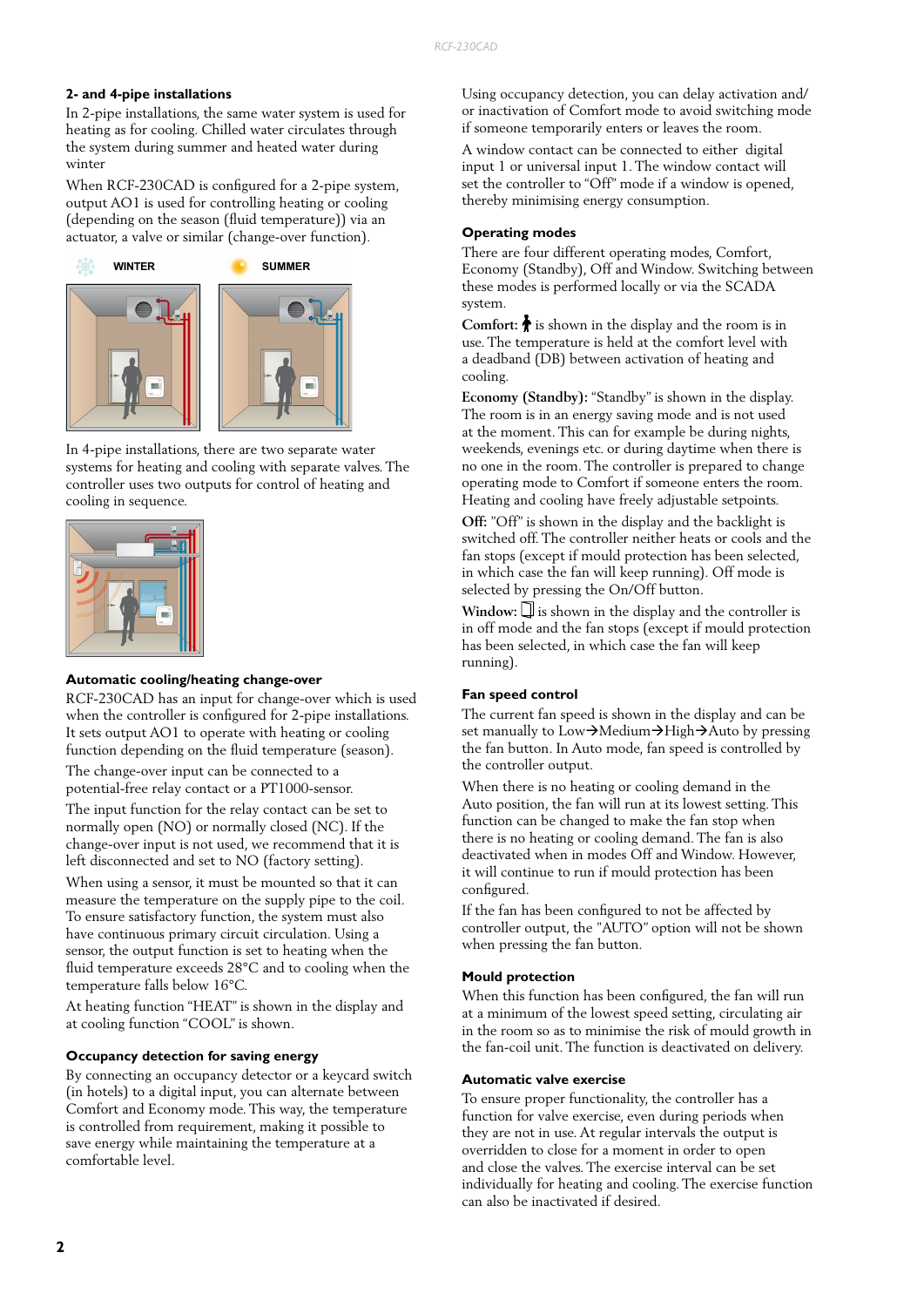# Display information and handling

The display has the following indications:



The display is handled using the buttons on the controller:



#### **On/Off button**

By pressing the On/Off button, RCF-230CAD will switch between Off mode and Comfort/Economy mode.

#### **Setpoint buttons**

The INCREASE and DECREASE buttons are used to change the setpoint value. The basic setpoint can be changed within adjustable min./max. limits.

#### **Fan button**

By pressing the fan button, the fan speed is set to to Low, Medium, High or Auto.

#### **Blocking**

The buttons of the controller, the configuration menu and the manual fan control can all be blocked in order to prevent settings from being changed by unauthorized individuals.

#### **Configuration**

The factory settings can be changed by using the display and buttons on the controller, or alternatively by using Regio tool©.

The parameter values are changed with the INCREASE and DECREASE buttons and changes confirmed with the On/Off button.

The parameter list can be found in the instruction for RCF-230CAD and in the manual for RCF.

#### **Display configuration**

The desired contents of the display can be configured via the parameter list. There are four alternatives:

- 1. The actual value is normally shown. The setpoint is shown when it is changed using the INCREASE and DECREASE buttons.
- 2. The actual value is normally shown. The setpoint displacement is shown when it is changed using the INCREASE and DECREASE buttons.
- 3. The setpoint value is shown (factory setting).
- 4. The setpoint adjustment is shown.

#### Control principles

#### **Control principle at cooling function, 2-pipe installations**

During control of cooling, the output starts to increase when the temperature has exceeded the setpoint value.



#### **Control principle for heating function, 2-pipe installations**

During control of heating, the output starts to increase when the temperature has fallen below the setpoint value.



#### **Control principle in 4-pipe installations**

In order to minimise energy consumption at Comfort mode, neither heating nor cooling is used when the temperature lies within the deadband. The heating output is activated when the temperature has fallen below the set value for the deadband. The cooling output is activated when the temperature has exceeded the set value for the deadband. The deadband is divided into two equal parts with one part below and one part above the setpoint. See the figure below.



The above figure of the control principle show the corresponding requirement of the controller function. This requirement is recalculated by the controller to a value for the actuator output, depending on the selected output function.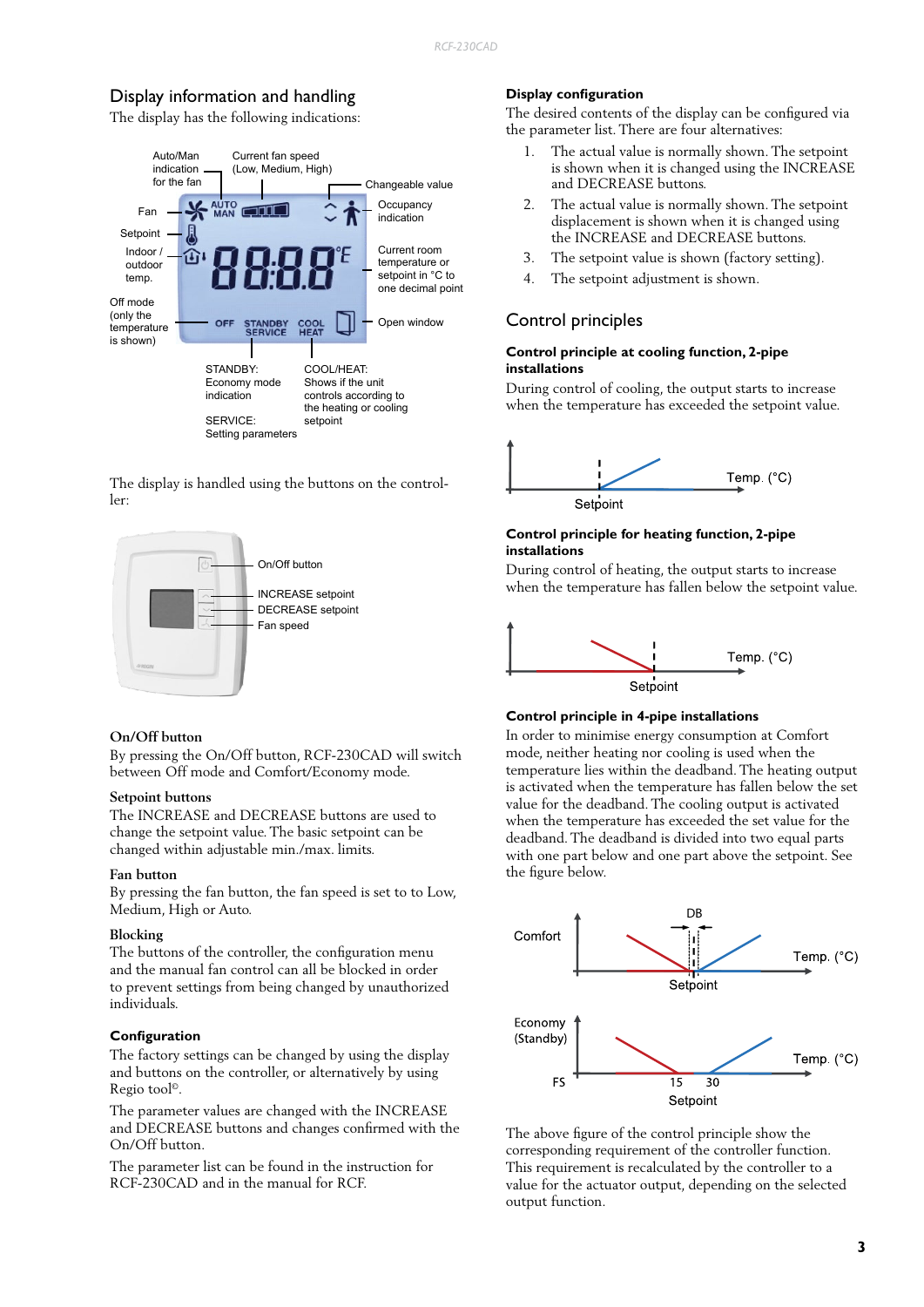### Technical data

Supply voltage  $230 \text{ V AC } \pm 10 \%$ , 50/60 Hz Power consumption 3 W, class II construction Ambient temperature 0...50°C Storage temperature -20...+70°C Ambient humidity Max. 90 % RH Protection class IP20 BACnet MS/TP slave and master Pollution degree 2 Overvoltage category 3 Display LCD with backlight Colour Cover Polar white RAL9010 Bottom plate Light grey Dimensions (HxWxD) Weight 0.18 kg

#### **Inputs**

UI1 Change-over, potential-free contact or PT1000-sensor. Suitable sensor is TG-A1/PT1000

Presence/window contact, DI1 Potential free contact. A suitable occupancy detector is IR24-P from Regin.

#### **Outputs**

Fan control, DO1, 2, 3 3 outputs for speed I, II and III, 230 V AC, max. 3 A fan-coil Valve, DO4, DO5 2 outputs, 230 V AC, max. 300 mA (3 A initially) Output AO1, AO2 0...10 V DC, max. 1 mA, short-circuit proof, reversable to 2...10 V, 10...0 V, 10...2 V

TG-A1/PT1000 and TG-K3-PT1000 from Regin.

from Regin or window contact.

#### **Settings**

|                                                                   | Possible settings                                     | Factory setting (FS) |  |
|-------------------------------------------------------------------|-------------------------------------------------------|----------------------|--|
| 550°C $(0100$ °C with Regio tool <sup>®</sup> )<br>Basic setpoint |                                                       | $22^{\circ}$ C       |  |
| Internal sensor calibration                                       | $-1010K$                                              | 0K                   |  |
| External sensor calibration                                       | $-1010K$                                              | 0K                   |  |
| P band                                                            | $1300^{\circ}C$                                       | $10^{\circ}$ C       |  |
| I-time                                                            | 01000 s                                               | 300 s                |  |
| DB, deadband at Comfort                                           | 0.110K                                                | 2 K                  |  |
| Installation type                                                 | $2$ - or 4-pipe                                       | 2-pipe               |  |
| Input DI1                                                         | Normally open (NO) or normally closed (NC)            |                      |  |
| Input UI1                                                         | NO or NC, when used as a relay contact input          | NO.                  |  |
| Valve exercise                                                    | Individually settable for heating and cooling outputs | 23 hours interval    |  |

Communication RS485 (Modbus or EXOline with automatic detection/switching), or BACnet Modbus 8 bits, 1 or 2 stop bits. Odd, even (FS) or no parity. Communication speed 9600, 19200, 38400 bps (EXOline, Modbus and BACnet) or 76800 bps (BACnet only) Built-in temperature sensor NTC type, measuring range 0...50°C Terminal blocks Lift type for max. cable area 2.1 mm<sup>2</sup><br>Material, casing Polycarbonate, PC Polycarbonate, PC Mounting Indoor, wall mounting, fits on a standard wall socket<br>Dimensions (HxWxD)  $120 \times 102 \times 29 \text{ mm}$  **LVD, Low Voltage Directive / EMC emissions & immunity standards:** This product conforms to the EMC and LVD requirements in the European harmonised standards EN 60730-1:2000 and EN 60730-2-9:2002. It carries the CE mark. **RoHS:** This product conforms to the Directive 2011/65/EU of the European Parliament and of the Council. External sensor, AI1 PT1000-sensor. Suitable sensors are TG-R5/PT1000, TG-UH/PT1000,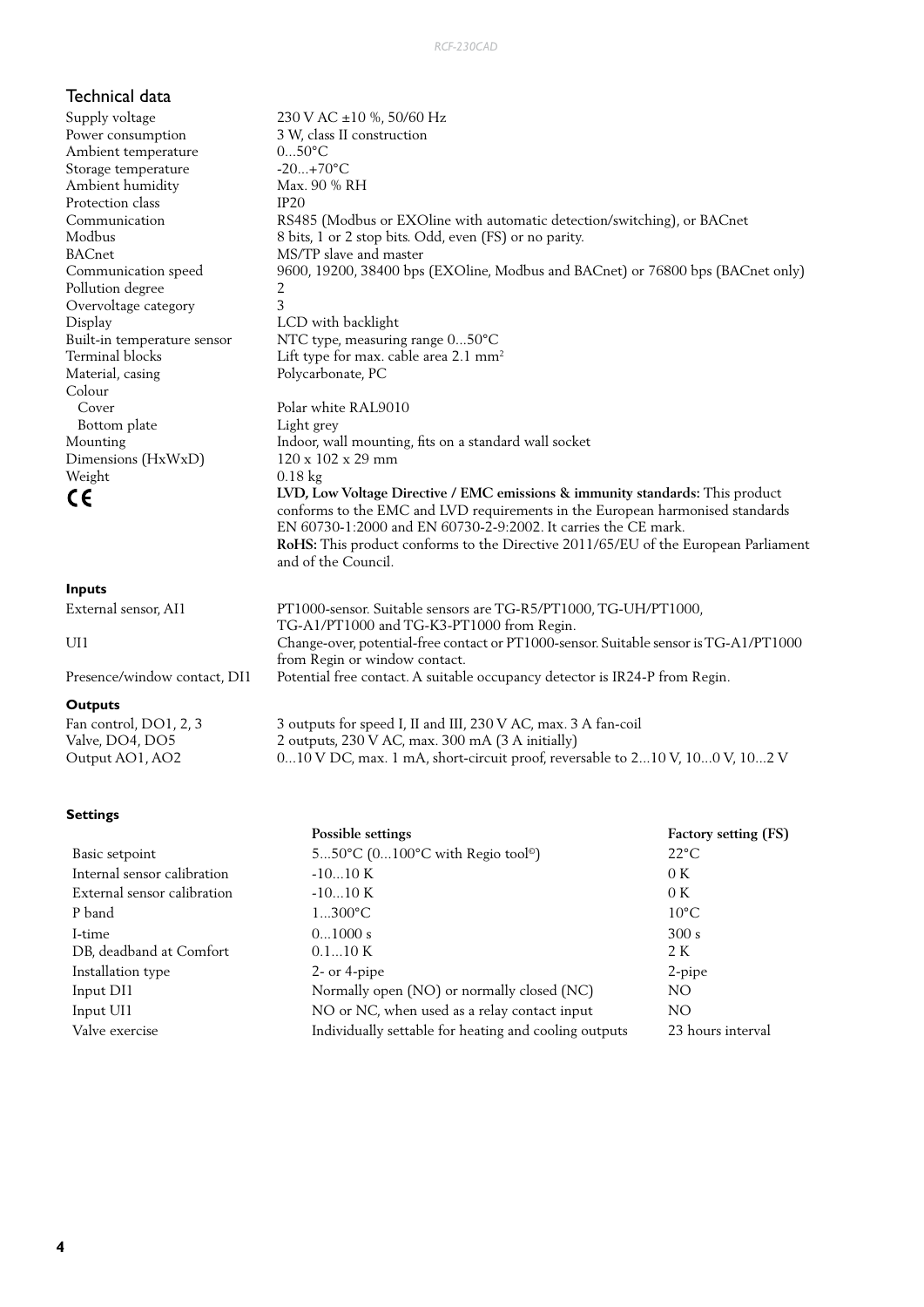# Wiring

| 10    | $\mathbf{I}$ .           | 230 V AC L                        | Supply voltage                                                                                                              |
|-------|--------------------------|-----------------------------------|-----------------------------------------------------------------------------------------------------------------------------|
| 11    | $\overline{\phantom{a}}$ | Not connected                     |                                                                                                                             |
| 12    | N                        | 230 V AC N                        | Supply voltage (internally connected to terminal 13)                                                                        |
| 13    | N                        | Fan-coil common / 230 V AC N      | Common fan-coil connector (internally connected to terminal 12)                                                             |
| 20    | DO <sub>1</sub>          | Fan-coil output 1 for fan control | Relay, 230 V AC*, 3 A                                                                                                       |
| 21    | DO <sub>2</sub>          | Fan-coil output 2 for fan control | Relay, 230 V AC*, 3 A                                                                                                       |
| 22    | DO <sub>3</sub>          | Fan-coil output 3 for fan control | Relay, 230 V AC*, 3 A                                                                                                       |
| 30-33 |                          | Not connected                     |                                                                                                                             |
| 40    | DI                       | Digital input                     | Floating (potential-free) window contact or occupancy contact.<br>Configurable for NO/NC.                                   |
| 41    | Agnd                     | Analogue ground                   |                                                                                                                             |
| 42    | AI                       | Analogue input                    | PT1000, external room sensor or supply sensor                                                                               |
| 43    | UI                       | Universal input                   | Change-over input, floating (potential-free) switch (configurable for NO/<br>NC) or PT1000, alternatively a window contact. |
| 44    | Agnd                     | Analogue ground                   |                                                                                                                             |
| 50    | Agnd                     | Analogue ground                   |                                                                                                                             |
| 51    | AO1                      | Analogue output 1                 |                                                                                                                             |
| 52    | AO <sub>2</sub>          | Analogue output 2                 |                                                                                                                             |
| 53    | $\mathsf{A}$             | RS485-communication A             |                                                                                                                             |
| 54    | R                        | RS485 communication B             |                                                                                                                             |

\*The sum of the current through DO1-DO3 is protected by a fuse